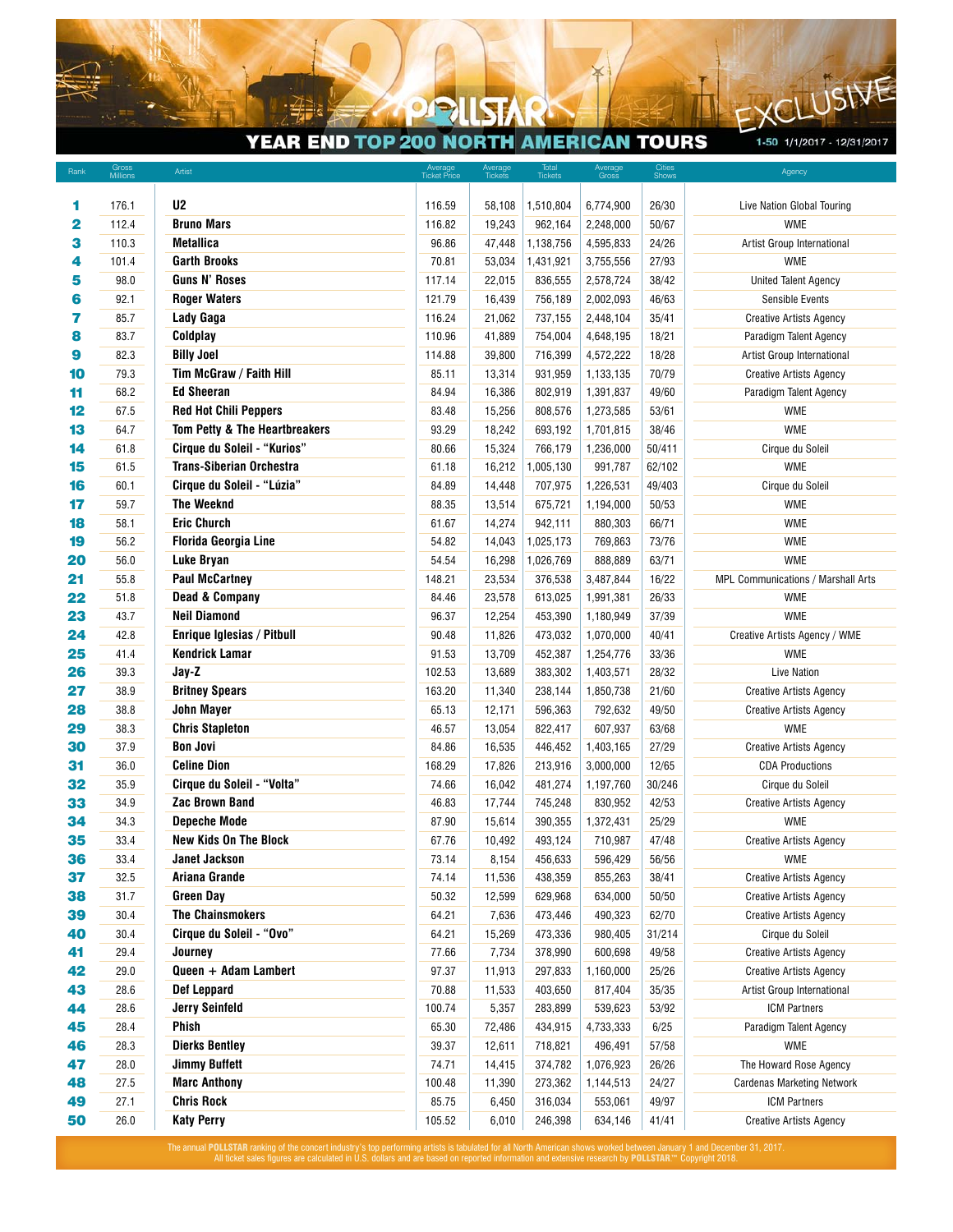## YEAR END TOP 200 NORTH AMERICAN TOURS

 $\circ$  $\blacktriangleright$ 

51-100 1/1/2017 - 12/31/2017

 $\mathsf{E}$ 

USIVE

| Rank | Gross<br>Millions | Artist                                        | Average<br>Ticket Price | Average<br>Tickets | Total<br>Tickets | Average<br>Gross | Cities<br>Shows | Agency                                         |
|------|-------------------|-----------------------------------------------|-------------------------|--------------------|------------------|------------------|-----------------|------------------------------------------------|
|      |                   |                                               |                         |                    |                  |                  |                 |                                                |
| 51   | 25.8              | <b>Springsteen On Broadway</b>                | 496.16                  | 946                | 52,020           | 469,281          | 1/55            | Thrill Hill Productions / CAA                  |
| 52   | 25.5              | <b>Jason Aldean</b>                           | 49.90                   | 12,776             | 511,022          | 637,500          | 40/41           | <b>WME</b>                                     |
| 53   | 25.4              | J. Cole                                       | 76.58                   | 8,966              | 331,760          | 686,614          | 37/40           | <b>ICM Partners</b>                            |
| 54   | 25.0              | <b>Jennifer Lopez</b>                         | 194.73                  | 11,655             | 128,202          | 2,269,557        | 11/32           | <b>Creative Artists Agency</b>                 |
| 55   | 24.8              | <b>Imagine Dragons</b>                        | 59.57                   | 13,015             | 416,476          | 775,240          | 32/32           | Paradigm Talent Agency                         |
| 56   | 24.1              | <b>Cher</b>                                   | 153.56                  | 11,231             | 157,238          | 1,724,654        | 14/46           | Marshall Arts                                  |
| 57   | 24.1              | Hall & Oates / Tears For Fears                | 75.04                   | 10,705             | 321,162          | 803,333          | 30/31           | Artist Group Int'l / Creative Artists Agency   |
| 58   | 23.3              | <b>Kings Of Leon</b>                          | 45.46                   | 9,152              | 512,538          | 416,071          | 56/60           | <b>WME</b>                                     |
| 59   | 23.1              | Gloria Trevi / Alejandra Guzman               | 63.73                   | 10,342             | 361,960          | 659,041          | 35/42           | The Sixth House / Universal Aguirre            |
| 60   | 23.0              | <b>James Taylor</b>                           | 82.24                   | 15,552             | 279,935          | 1,278,924        | 18/19           | <b>ICM Partners</b>                            |
| 61   | 23.0              | <b>Future</b>                                 | 34.99                   | 14,593             | 656,707          | 510,689          | 45/46           | <b>ICM Partners</b>                            |
| 62   | 22.2              | <b>Sam Hunt</b>                               | 38.62                   | 16,898             | 574,546          | 652,591          | 34/37           | <b>Creative Artists Agency</b>                 |
| 63   | 21.8              | <b>Lionel Richie</b>                          | 80.78                   | 8,996              | 269,868          | 726,667          | 30/37           | <b>Creative Artists Agency</b>                 |
| 64   | 21.4              | <b>Iron Maiden</b>                            | 64.94                   | 13,185             | 329,613          | 856,262          | 25/26           | <b>Creative Artists Agency</b>                 |
| 65   | 21.0              | <b>Eric Clapton</b>                           | 217.24                  | 32,249             | 96,747           | 7,005,760        | 3/8             | <b>Creative Artists Agency</b>                 |
| 66   | 20.7              | <b>Stevie Nicks</b>                           | 88.46                   | 9,339              | 233,464          | 826,108          | 25/26           | <b>Creative Artists Agency</b>                 |
| 67   | 20.1              | <b>George Strait</b>                          | 127.22                  | 31,725             | 158,627          | 4,036,136        | 5/10            | The Erv Woolsey Agency                         |
| 68   | 20.1              | matchbox twenty / Counting Crows              | 42.12                   | 9,174              | 477,034          | 386,397          | 52/52           | Creative Artists Agency / Int'l Talent Booking |
| 69   | 20.0              | <b>Chance The Rapper</b>                      | 48.07                   | 13,421             | 416,059          | 645,161          | 31/35           | CLG - Cara Lewis Group                         |
| 70   | 19.9              | <b>Foo Fighters</b>                           | 90.83                   | 9,129              | 219,090          | 829,167          | 24/24           | <b>WME</b>                                     |
| 71   | 19.8              | "The Illusionists"                            | 61.74                   | 4,581              | 320,699          | 282,857          | 70/193          | <b>WME</b>                                     |
| 72   | 19.5              | <b>Shawn Mendes</b>                           | 52.16                   | 13,379             | 374,614          | 697,862          | 28/29           | Paradigm Talent Agency                         |
| 73   |                   | <b>Backstreet Boys</b>                        | 129.57                  |                    | 149,766          |                  | 12/33           | <b>WME</b>                                     |
| 74   | 19.4              |                                               |                         | 12,481             |                  | 1,617,152        |                 |                                                |
| 75   | 19.1              | <b>Twenty One Pilots</b><br>Tool              | 47.79                   | 10,821             | 400,384          | 517,113          | 37/38           | <b>Creative Artists Agency</b>                 |
| 76   | 19.0              |                                               | 77.19                   | 13,675             | 246,145          | 1,055,556        | 18/18           | <b>WME</b>                                     |
|      | 18.8              | <b>Nickelback</b>                             | 40.35                   | 8,320              | 465,923          | 335,714          | 56/65           | <b>United Talent Agency</b>                    |
| 77   | 18.8              | Cirque du Soleil - "Toruk - The First Flight" | 62.42                   | 27,367             | 301,038          | 1,708,339        | 11/69           | Cirque du Soleil                               |
| 78   | 18.7              | <b>Panic! At The Disco</b>                    | 47.31                   | 9,643              | 395,343          | 456,154          | 41/42           | <b>Creative Artists Agency</b>                 |
| 79   | 18.7              | <b>Rod Stewart</b>                            | 76.12                   | 11,167             | 245,664          | 850,000          | 22/36           | Artist Group International                     |
| 80   | 18.6              | <b>Charlie Wilson</b>                         | 67.25                   | 6,286              | 276,579          | 422,727          | 44/45           | <b>ICM Partners</b>                            |
| 81   | 18.2              | <b>Jeff Dunham</b>                            | 48.29                   | 5,462              | 376,889          | 263,768          | 69/87           | <b>United Talent Agency</b>                    |
| 82   | 18.0              | <b>Willie Nelson</b>                          | 59.87                   | 3,956              | 300,651          | 236,842          | 76/97           | <b>Creative Artists Agency</b>                 |
| 83   | 17.9              | <b>Elton John</b>                             | 108.08                  | 7,528              | 165,618          | 813,636          | 22/43           | The Howard Rose Agency                         |
| 84   | 17.9              | <b>Jack Johnson</b>                           | 51.06                   | 14,607             | 350,567          | 745,833          | 24/30           | Partisan Arts                                  |
| 85   | 17.8              | <b>Brad Paisley</b>                           | 34.04                   | 11,620             | 522,914          | 395,556          | 45/45           | <b>WME</b>                                     |
| 86   | 17.5              | <b>Dave Chappelle</b>                         | 100.60                  | 7,907              | 173,956          | 795,455          | 22/35           | Gersh                                          |
| 87   | 17.4              | <b>Chris Brown</b>                            | 67.52                   | 8,067              | 258,130          | 544,640          | 32/32           | <b>CBE Entertainment</b>                       |
| 88   | 17.4              | <b>Marco Antonio Solis</b>                    | 102.32                  | 8,503              | 170,054          | 870,000          | 20/22           | Abel Solis Sosa                                |
| 89   | 17.3              | <b>Santana</b>                                | 74.38                   | 6,630              | 232,035          | 493,088          | 35/63           | <b>Creative Artists Agency</b>                 |
| 90   | 16.5              | <b>Foreigner</b>                              | 39.67                   | 5,402              | 415,931          | 214,286          | 77/79           | Paradigm Talent Agency                         |
| 91   | 16.2              | <b>Steve Martin / Martin Short</b>            | 105.82                  | 4,023              | 152,883          | 425,722          | 38/43           | <b>WME</b>                                     |
| 92   | 15.8              | Andrea Bocelli                                | 175.57                  | 14,989             | 89,93            | 2,631,164        | 6/7             | Klassics Music Management Ltd.                 |
| 93   | 15.6              | <b>Kid Rock</b>                               | 68.56                   | 15,169             | 227,537          | 1,040,000        | 15/22           | <b>Creative Artists Agency</b>                 |
| 94   | 15.2              | <b>The Lumineers</b>                          | 45.93                   | 10,675             | 330,938          | 490,323          | 31/34           | Paradigm Talent Agency                         |
| 95   | 15.1              | "Riverdance"                                  | 56.37                   | 4,617              | 267,785          | 260,241          | 58/166          | Abhann Productions Ltd.                        |
| 96   | 14.9              | <b>Sting</b>                                  | 83.39                   | 5,105              | 178,678          | 425,714          | 35/41           | <b>Creative Artists Agency</b>                 |
| 97   | 14.8              | <b>Timbiriche</b>                             | 71.75                   | 17,236             | 206,831          | 1,236,603        | 12/26           | Grupo Televisa                                 |
| 98   | 14.7              | <b>Kenny Chesney</b>                          | 98.10                   | 37,453             | 149,811          | 3,674,272        | 4/6             | Dale Morris & Associates                       |
| 99   | 14.4              | <b>Justin Bieber</b>                          | 67.69                   | 71,099             | 213,296          | 4,812,751        | 3/5             | <b>Creative Artists Agency</b>                 |
| 100  | 14.1              | <b>Bob Seger &amp; The Silver Bullet Band</b> | 89.82                   | 12,077             | 156,999          | 1,084,704        | 13/13           | <b>ICM Partners</b>                            |

The annual **POLLSTAR** ranking of the concert industry's top performing artists is tabulated for all North American shows worked between January 1 and December 31, 2017.<br>All ticket sales figures are calculated in U.S. dolla